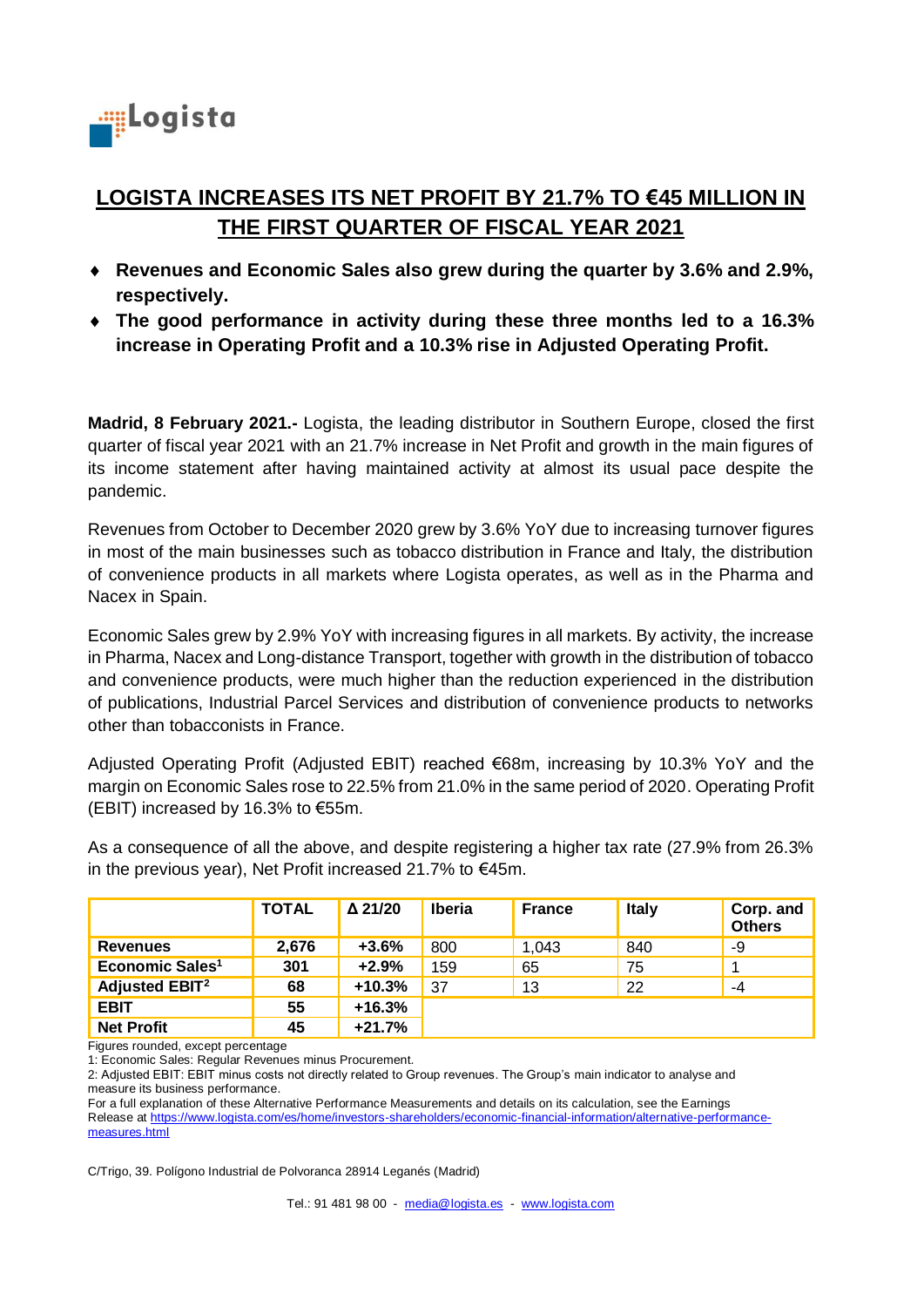

"Our first quarter has been very positive and reflects the strength of Logista's business. Not only have we managed to grow in a context of a worsening pandemic situation and new measures to limit business opening hours, mobility, as well as selective confinements in the countries where we operate, but we have also exceeded the figures from the same period of the previous year, which did not yet reflect any impact derived from COVID-19 ", said Iñigo Meirás, CEO of Logista.

Given the solid performance of the business during the quarter, the Company expects a high single-digit growth in its Adjusted Operating Profit in 2021, exceeding the 2020 figure. In any case, the estimates will be revised at the end of each quarter due to the numerous uncertainties regarding the impact of COVID-19.

Regarding shareholder remuneration, the General Meeting of Shareholders held on February 4 approved the distribution of a complementary dividend for fiscal year 2020 of €0.79 per share, which will be paid on February 26, 2021, so total dividend for fiscal year 2020 will be €1.18 per share, equalling the amount distributed for financial year 2019.

## **Iberia (Spain and Portugal)**

Revenues in Iberia amounted to €800m, which represents a 1.7% YoY decrease due to lower turnover in Tobacco and related products as distributed volumes fell, both in Spain and Portugal, mainly as a consequence of the impact of lower sales by tourism and cross-border.

Economic Sales in Iberia grew by 5.9% to  $\epsilon$ 159m because of the positive performance of convenience product distribution due to the incorporation of new customers, the increase in customer-points of sale and the greater dynamism in the demand for convenience products in these stores derived from the restrictions caused by COVID-19.

By activity, Revenues in the Transport business line grew by 3.5% YoY and Economic Sales increased 6.6% YoY to €77m. The situation caused by the pandemic has favoured a boom in ecommerce that has resulted in an increase in activity in Nacex, while mobility restrictions and selective confinements have negatively affected demand in Industrial Parcel Services.

Revenues and Economic Sales in Other businesses (including Pharma and Publishing activities) grew by 20.1% YoY and 18.2% YoY, respectively. The special circumstances that arose during the pandemic have led to new needs in the pharmaceutical and health sector, to which Logista Pharma is providing an agile and adequate response, which has resulted in an increase in its activity.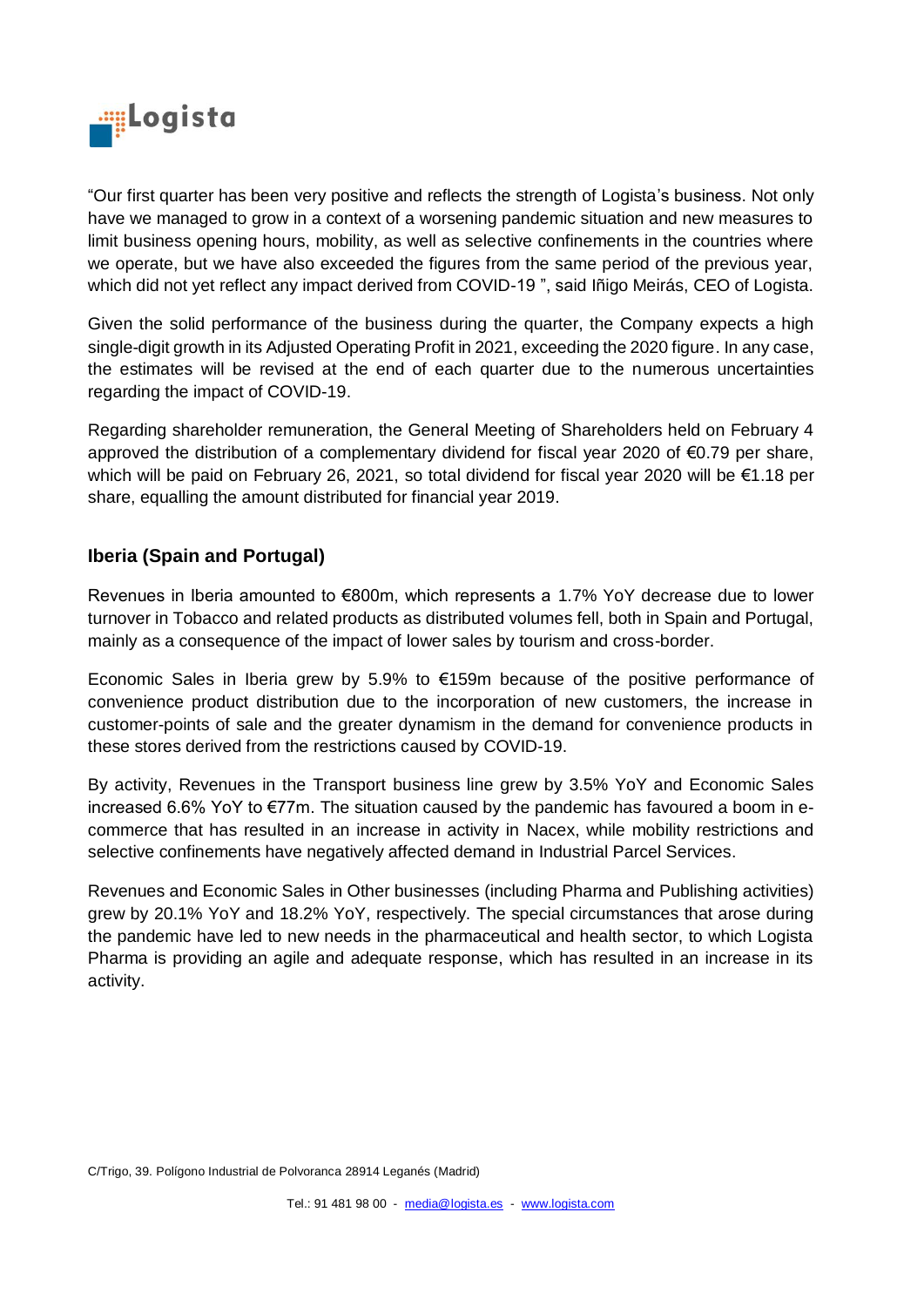

|                             | <b>TOTAL</b> | $\Delta$ 21/20 | Tobacco and<br>Related<br><b>Products</b> | Transport | Other<br><b>Businesses</b> | Intra-<br>Segment<br>Sales |
|-----------------------------|--------------|----------------|-------------------------------------------|-----------|----------------------------|----------------------------|
| <b>Revenues</b>             | 800          | $-1.7%$        | 685                                       | 105       | 49                         | -39                        |
| Economic Sales <sup>1</sup> | 159          | $+5.9%$        | 73                                        |           | 25                         | -15                        |

Figures rounded, except percentage

1: Economic Sales: Regular Revenues minus Procurement.

For a full explanation of these Alternative Performance Measurements and details on its calculation, see the Earnings Release at [https://www.logista.com/es/home/investors-shareholders/economic-financial-information/alternative-performance](https://www.logista.com/es/home/investors-shareholders/economic-financial-information/alternative-performance-measures.html)[measures.html](https://www.logista.com/es/home/investors-shareholders/economic-financial-information/alternative-performance-measures.html)

### **France**

Revenues in France increased 4.8% YoY to €1,043.3m, while Economic Sales fell by 1.1%YoY to €65.4m.

Tobacco and related products registered an increase in both Revenues (+6% YoY) and Economic Sales (+1.4% YoY) due to higher tobacco prices and the increase in the volumes of tobacco distributed compared to the previous year, which was 0.7%

During the quarter, the last tax increase foreseen by the French Government in order to increase the price of a 20 cigarettes pack to 10 euros came into effect. Tobacco manufacturers transferred, for the most part, this tax increase to the retail price.

The Other businesses activity (wholesale distribution of convenience products in channels other than tobacconists) experienced year-on-year falls both in Revenues (-24.1% YoY) and Economic Sales (-17.3% Yoy). Of all the Group's businesses, this activity has been the most affected by the measures adopted to fight COVID-19.

|                             | <b>TOTAL</b> | $\Delta$ 21/20 | Tobacco and<br><b>Related Products</b> | <b>Other Businesses</b> | Intra-Segment<br><b>Sales</b> |
|-----------------------------|--------------|----------------|----------------------------------------|-------------------------|-------------------------------|
| <b>Revenues</b>             | 1.043        | $+4.8%$        | .013                                   | ັ້                      | -2                            |
| Economic Sales <sup>1</sup> | 65           | $-1.1%$        | 58                                     |                         | -                             |

Figures rounded, except percentage

1: Economic Sales: Regular Revenues minus Procurement.

For a full explanation of these Alternative Performance Measurements and details on its calculation, see the Earnings Release at [https://www.logista.com/es/home/investors-shareholders/economic-financial-information/alternative-performance](https://www.logista.com/es/home/investors-shareholders/economic-financial-information/alternative-performance-measures.html)[measures.html](https://www.logista.com/es/home/investors-shareholders/economic-financial-information/alternative-performance-measures.html)

## **Italy**

Revenues in Italy grew by 7.6% YoY to €840.4m due to higher sales of convenience products, as well as higher prices for tobacco products.

The distributed volumes of tobacco remained practically stable compared to a year earlier (-0.7%) because of to the good performance of new product categories.

The increase in revenues derived from services to manufacturers, as well as those derived from the distribution of convenience products, have allowed Economic Sales in Italy to remain stable at 75.1 million euros.

C/Trigo, 39. Polígono Industrial de Polvoranca 28914 Leganés (Madrid)